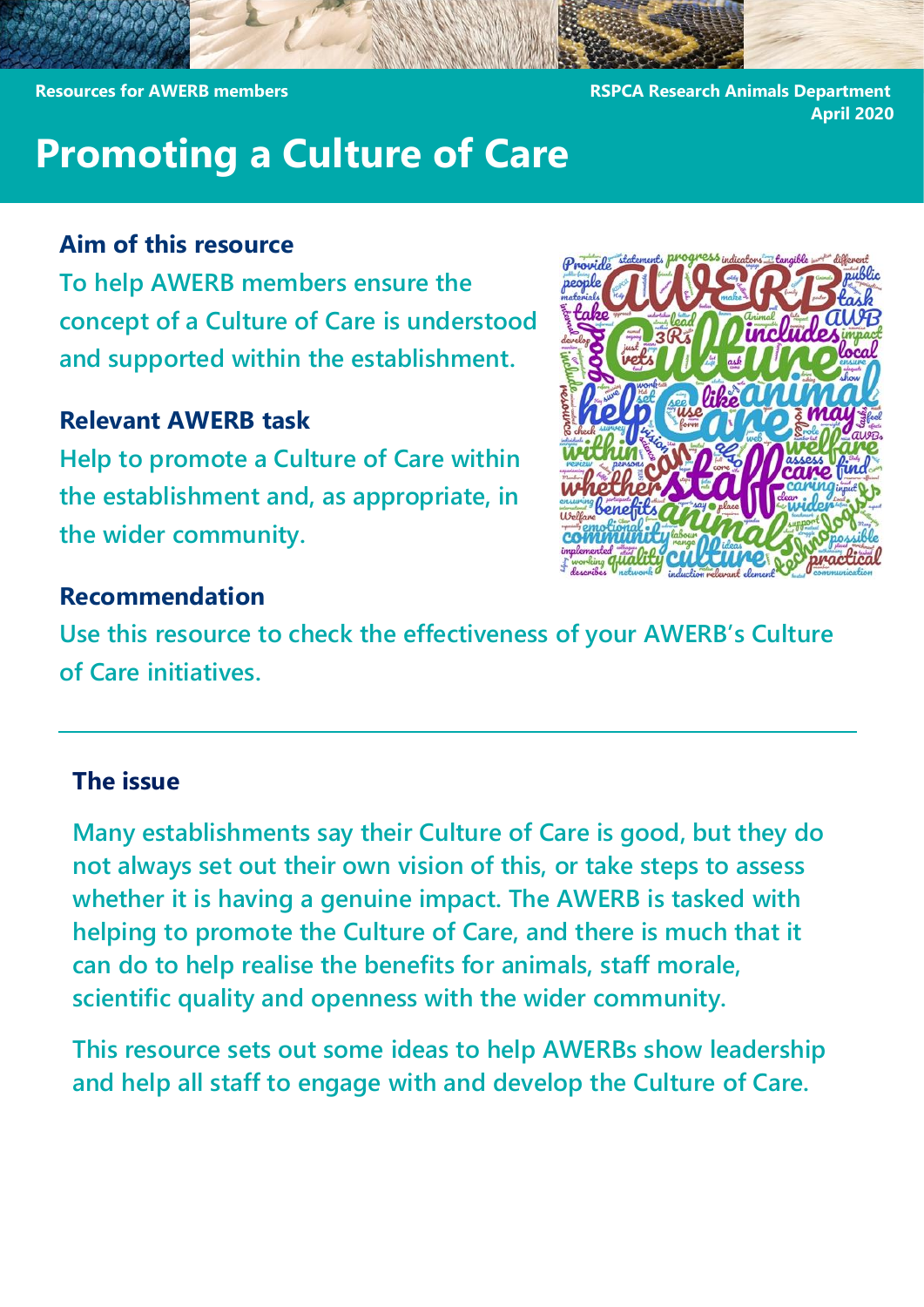## **Key points:**

- **The 'Culture of Care' describes an establishment-wide, demonstrable commitment to improving animal welfare, scientific quality, care of staff and transparency for all stakeholders, including the public. It goes beyond simply complying with the law.**
- **This sheet includes links to resources and real-life, practical examples of AWERB initiatives that promote a Culture of Care.**
- **Every establishment should have a clear vision of their local Culture of Care. Some use input from a range of staff to define their own Culture of Care.**
- **The Culture of Care is not just about caring for animals. It also includes staff morale and how effectively the 3Rs are implemented. It should lead to tangible benefits for animals, people and science.**
- **Some establishments 'assess' their Culture of Care and the AWERB could take a lead with initiating this.**
- **Local induction and training for all staff – regardless of whether they are directly involved with animal care and use – should include the Culture of Care as a core element.**
- **Clear, and respectful, communication between staff with different roles is essential.**
- **The Culture of Care should recognise the 'emotional labour' of staff and make sure support is in place.**
- **Caring for the wider community should also be included, by ensuring that the public is informed about the Culture of Care in an open and meaningful way.**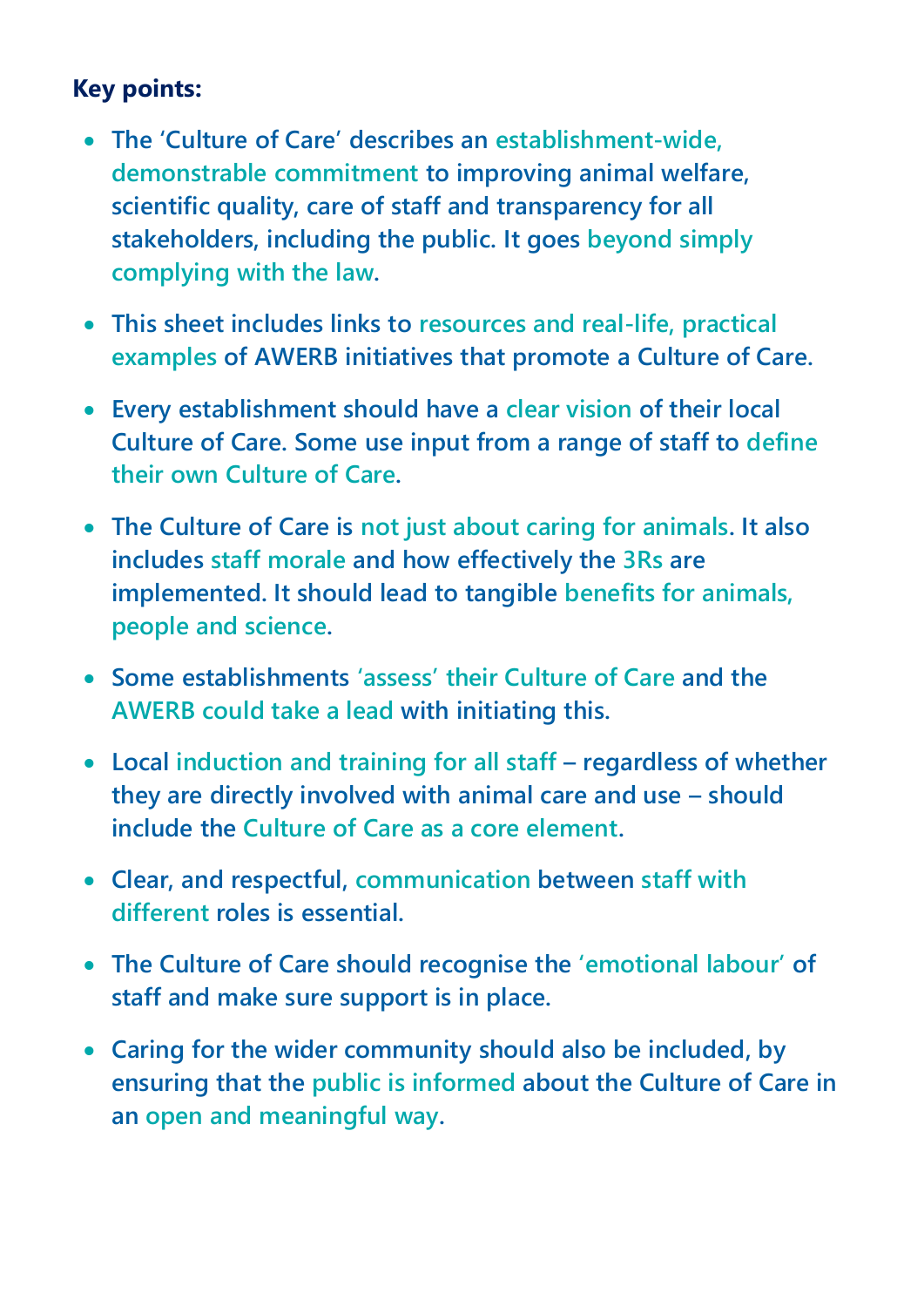#### **Background information:**

- **The 'Culture of Care' describes an establishment-wide commitment to improving animal welfare, scientific quality, care of the staff and transparency for all stakeholders, including the public.** The AWERB is not solely responsible for this, but is well placed to help drive the Culture of Care and show leadership.
- **Each establishment has its own culture, so all establishments should have a clear vision of what a Culture of Care means for them.** You can find a working concept of the Culture of Care [1] on a dedicated web page hosted by Norecopa, which includes a lot of relevant information and references [2]. Some establishments hold an exercise to set out a definition of their Culture of Care, with input from a wide range of staff, for everyone to sign up to. You may like to suggest this.
- **The Culture of Care is about more than caring for animals.** It encompasses other factors including how staff treat one another and communicate, how effectively the 3Rs are implemented, expectations for good quality science, and how committed people are to going beyond minimum legal requirements.
- **The European Commission working document on Animal Welfare Bodies (AWBs) makes five suggestions for these to help promote a Culture of Care [3]:** 
	- Encourage scientists to work with (and value the contribution of) animal technologists and care staff
	- Provide for on-going involvement of project licence holders in the AWB
	- Provide the opportunity and encouragement for any staff member to raise issues with, and to attend AWB meetings
	- Communicate with all staff and spread the word about the 3Rs, welfare improvements, policy changes, roles of care staff, training persons and veterinarians, and the AWB itself
	- Provide information on the role and functions of the AWB for new staff and encourage their contributions

You may like to ask your AWERB to review whether, and how effectively, it does these. Reference [4] lists some practical examples of relevant activities by AWBs and AWERBs.

- **The RSPCA/LASA Guiding Principles on good practice for AWERBs includes a section on the Culture of Care function, with a list of activities to help develop the Culture [5].** AWERBs tend to have full agendas and limited time, so you may find it more resource-efficient to make sure internal communications are good and the AWERB knows whether some of the tasks are already being undertaken by other individuals or bodies. If so, the AWERB could take on an oversight role, receiving reports on activities and progress, rather than owning the tasks.
- **It may be possible to 'feel' when establishment culture is good, but it is also possible for impressions to be subjective and culture to drift, or vary within organisations.** The Culture of Care should lead to tangible benefits for animals, in the form of better implementation of the 3Rs and rigorous ethical review of their use.